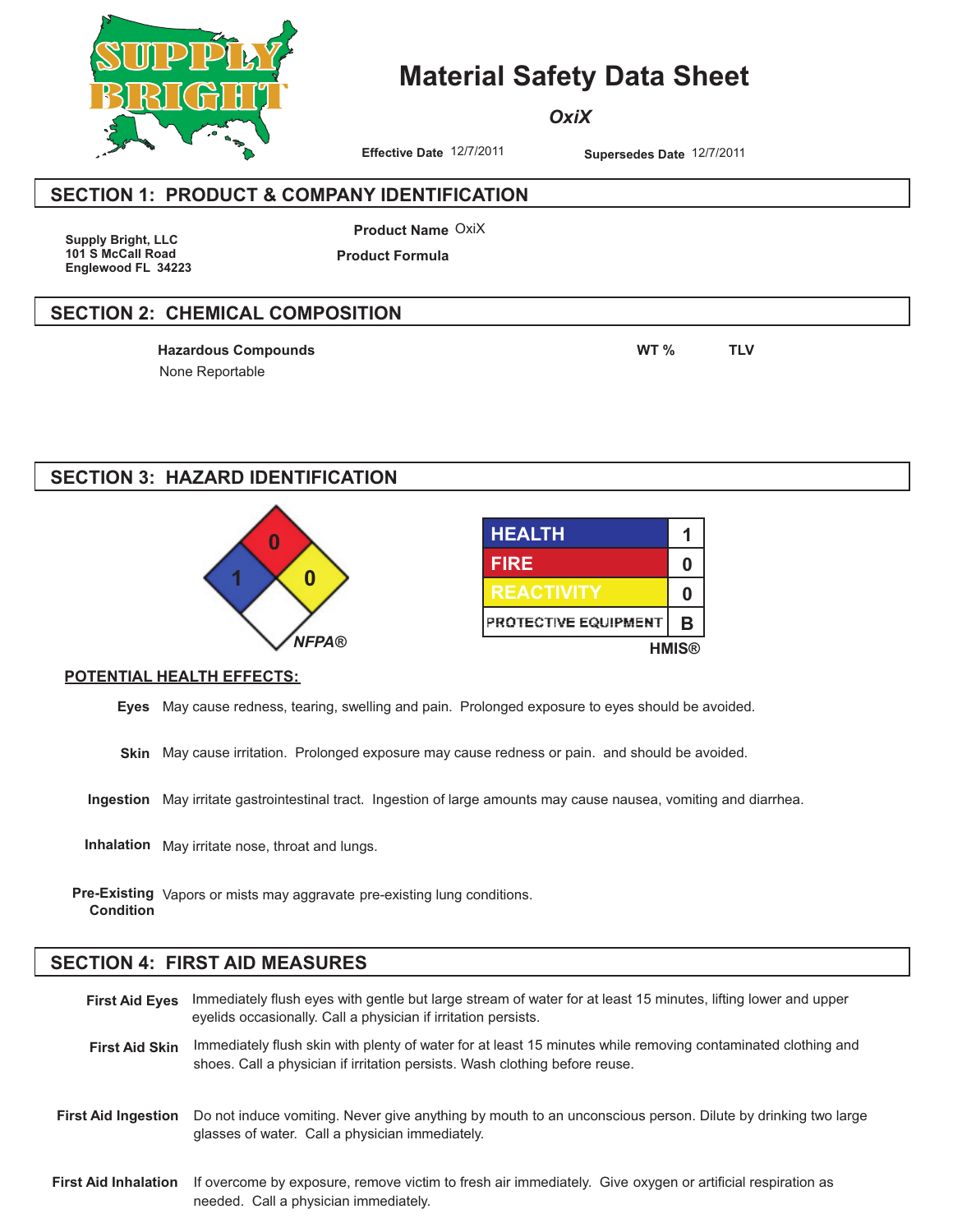

# **Material Safety Data Sheet**

*OxiX*

**Effective Date** 12/7/2011 **Supersedes Date** 12/7/2011

#### **SECTION 5: FIRE-FIGHTING MEASURES**

**Flash Point** DNF (TCC) Extinguishing Media Use non-flammable or non-explosive extinguishing media.

**Fire Explosion** No known unusual hazards in a fire or explosion situation. **Warning**

Special Fire Fighting In the event of a fire, wear full protective clothing and NIOSH-approved self-contained breathing apparatus Instructions with full facepiece operated in the pressure demand or other positive pressure mode.

#### **SECTION 6: ACCIDENTAL RELEASE MEASURES**

Accidental Release Ventilate area of leak or spill. Wear appropriate personal protective equipment as required. Isolate release area. Measures Keep unnecessary and unprotected personnel from entering. Contain and recover liquid when possible. Collect liquid in an appropriate container or absorb with an inert material (e. g., vermiculite, dry sand, earth), and place in a chemical waste container. Do not use combustible materials, such as saw dust. Small spills may be flushed to the sanitary sewer with approval from local authorities.

#### **SECTION 7: HANDLING AND STORAGE**

Handling & Protect against physical damage. Store in a cool, dry well-ventilated location. Separate from incompatible Storage materials.

## **SECTION 8: EXPOSURE CONTROLS AND PERSONAL PROTECTION**

| <b>Environmental Controls</b>                    | Local exhaust or general room ventilation is required. If handling results in mist/aerosol and/or high<br>exposure, special ventilation may be required to avoid exceeding exposure standard and/or to prevent<br>a dangerous working environment. |  |  |  |  |
|--------------------------------------------------|----------------------------------------------------------------------------------------------------------------------------------------------------------------------------------------------------------------------------------------------------|--|--|--|--|
| <b>Personal Protection Eyes</b>                  | Polycarbonate safety glasses.                                                                                                                                                                                                                      |  |  |  |  |
| <b>Personal Protection Skin</b>                  | Polycarbonate safety glasses and chemical resistant nitrile gloves.                                                                                                                                                                                |  |  |  |  |
| <b>Personal Protection</b><br><b>Respiratory</b> | None required under normal use.                                                                                                                                                                                                                    |  |  |  |  |
| <b>Extra Personal Protection</b>                 | As needed to prevent contact.                                                                                                                                                                                                                      |  |  |  |  |
| <b>Additional Remarks:</b>                       | Selection of appropriate safety equipment, including personal protective equipment and other required<br>safety gear, should be based on an evaluation of the task. The precautions listed in this document are<br>for normal use.                 |  |  |  |  |

#### **SECTION 9: PHYSICAL AND CHEMICAL PROPERTIES**

| <b>VOC Content</b> | рH   |             |          | Specific Gravity Solubility in Water Appearance & Odor |
|--------------------|------|-------------|----------|--------------------------------------------------------|
| 0 g/L              | 10.8 | $1.03$ g/ml | Complete | White opaque liquid with little odor.                  |

#### **SECTION 10: STABILITY AND REACTIVITY**